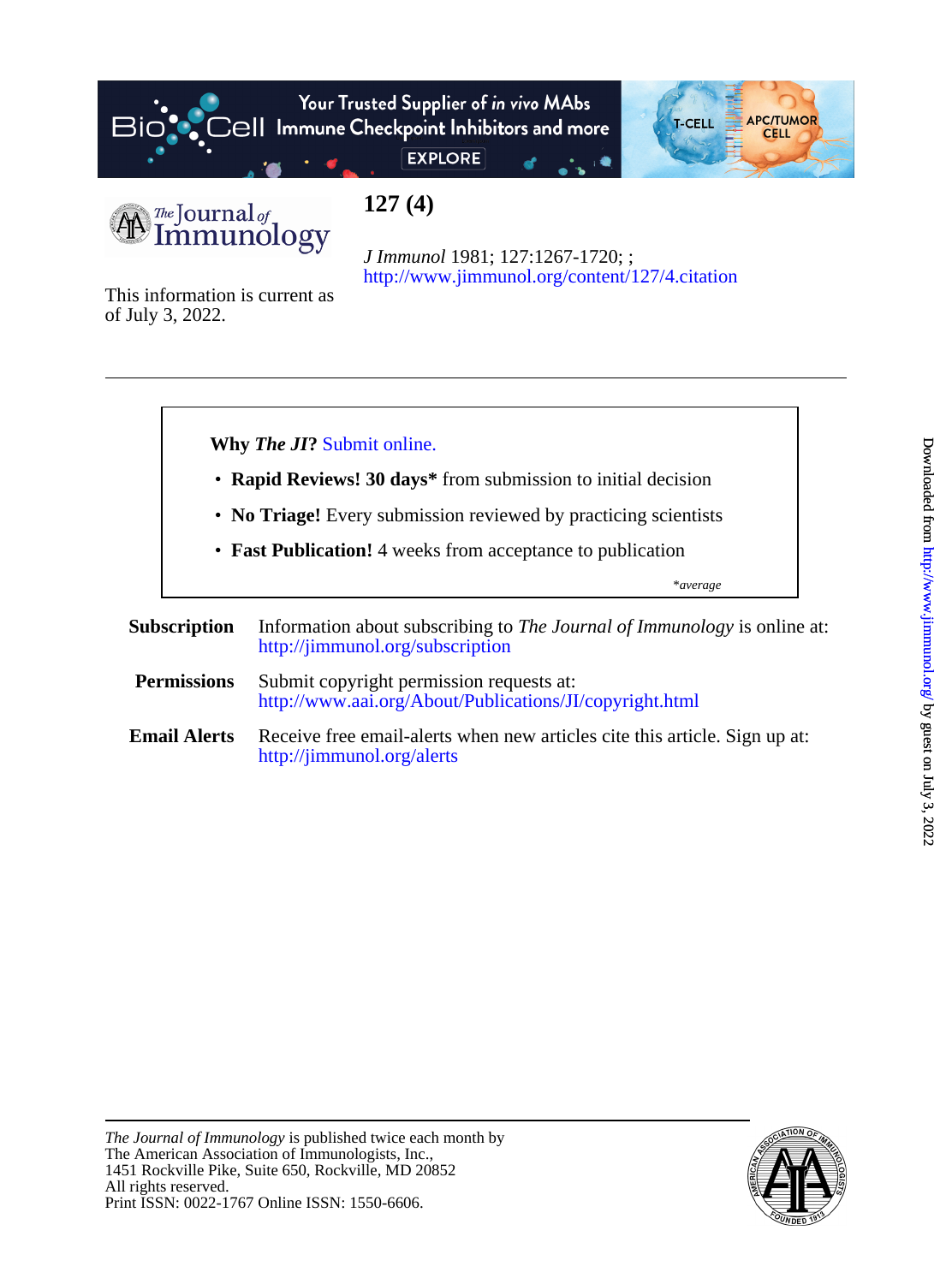Downloaded from http://www.jimmunol.org/ by guest on July 3, 2022  $Downloaded from http://www.jimmunol.org/ by guest on July 3, 2022$  $Downloaded from http://www.jimmunol.org/ by guest on July 3, 2022$  $Downloaded from http://www.jimmunol.org/ by guest on July 3, 2022$ 

# **Contents**

## **CELLULAR IMMUNOLOGY**

| D. A. Clark and M. R. McDermott                                                      | 1267 | Active Suppression of Host-vs-Graft Reaction in Pregnant Mice. III. Developmental<br>Kinetics, Properties, and Mechanism of Induction of Suppressor Cells during First<br>Pregnancy                                            |
|--------------------------------------------------------------------------------------|------|--------------------------------------------------------------------------------------------------------------------------------------------------------------------------------------------------------------------------------|
| P.-F. Piguet and P. Vassalli                                                         | 1304 | Collaboration between Histoincompatible T and B Lymphocytes: Preferential Induc-<br>tion in Vivo of Antibodies to Antigens Borne by Foreign T Cells                                                                            |
| P. J. Morrissey, H. S. Boswell, I.<br>Scher, and A. Singer                           | 1345 | Role of Accessory Cells in B Cell Activation. IV. Ia <sup>+</sup> Accessory Cells Are Required<br>for the <i>in Vitro</i> Generation of Thymic Independent Type 2 Antibody Responses to<br>Polysaccharide Antigens             |
| L. D. Butler, S. D. Miller, and H. N.<br>Claman                                      | 1383 | Unresponsiveness in Hapten-Specific Cytotoxic T Lymphocytes. I. Characteristics<br>of Tolerance Induction in Adult Mice                                                                                                        |
| P. A. Nelson-Rampy, D. E. Parks,<br>and W. O. Weigle                                 | 1415 | Establishment of Unresponsiveness in Primed B Lymphocytes in Vivo                                                                                                                                                              |
| S. R. Targan                                                                         | 1424 | The Dual Interaction of Prostaglandin $E_2$ (PGE <sub>2</sub> ) and Interferon (IFN) on NK Lytic<br>Activation: Enhanced Capacity of Effector-Target Lytic Interactions (Recycling)<br>and Blockage of Pre-NK Cell Recruitment |
| E. M. Levy, V. Kuman, and M. Ben-<br>nett                                            | 1428 | Natural Killer Activity and Suppressor Cells in Irradiated Mice Repopulated with a<br>Mixture of Cells from Normal and 89Sr-Treated Donors                                                                                     |
| B. M. Susskind and R. B. Faanes                                                      | 1485 | Effects of $\gamma$ -Irradiation on Lymphocyte Subpopulations Participating in the Devel-<br>opment of the Cytotoxic T Lymphocyte Response                                                                                     |
| D. E. Mosier                                                                         | 1490 | Primary in Vitro Antibody Responses by Purified Murine B Lymphocytes in Serum-<br><b>Free Defined Medium</b>                                                                                                                   |
| T. A. Luger, B. M. Stadler, S. I.<br>Katz, and J. J. Oppenheim                       | 1493 | Epidermal Cell (Keratinocyte)-Derived Thymocyte-Activating Factor (ETAF)                                                                                                                                                       |
| W. W. Freimuth and G. Cudkowicz                                                      | 1504 | Requirement of Adherent/Phagocytic Cells for the Induction of F <sub>1</sub> Anti-parent Cell-<br>Mediated Lympholysis. I. Parental Adherent Splenocytes Serve as Stimulators                                                  |
| D. G. Hanson                                                                         | 1518 | Ontogeny of Orally Induced Tolerance to Soluble Proteins in Mice. I. Priming and<br>Tolerance in Newborns                                                                                                                      |
| A. Kelso                                                                             | 1563 | Absorption of Normal Lymphocytes on Allogeneic Spleen Monolayers: Depletion of<br>Alloreactivity Is Due to Inhibition of CTL Induction by Released Monolayer Cells                                                             |
| F. A. H. Rice and M.-J. Koo                                                          | 1601 | Effect of Leucogeneol on Recovery from Immunosuppression by Anti-lymphocyte<br>Globulins                                                                                                                                       |
| P. S. Pillai and D. W. Scott                                                         | 1603 | Hapten-Specific Murine Colony-Forming B Cells. II. Delineation of a Tolerogen-<br>Sensitive Subpopulation of Colony-Forming B Cells                                                                                            |
| L. K. Gordon and C. W. Parker                                                        | 1634 | A Microfluorometric Assay for the Measurement of de Novo DNA Synthesis in<br><b>Individual Cells</b>                                                                                                                           |
| J. C. Cambier, W. L. Havran, T.<br>Fernández de Albornoz, and R.<br><b>B. Corley</b> | 1685 | Identification of a Brain $\theta$ -Positive, Secretory Cell from Hematopoietic Tissues                                                                                                                                        |

## **CLINICAL IMMUNOLOGY**

| D. Kozbor and J. C. Roder                                                                                | 1275 | Requirements for the Establishment of High-Titered Human Monoclonal Antibodies<br>against Tetanus Toxoid Using the Epstein-Barr Virus Technique                                                   |
|----------------------------------------------------------------------------------------------------------|------|---------------------------------------------------------------------------------------------------------------------------------------------------------------------------------------------------|
| Lê thi Bich-Thuy, C. Samarut, J.<br>Brochier, and J.-P. Revillard                                        | 1299 | Suppression of the Late Stages of Mitogen-Induced Human B Cell Differentiation<br>by Fcy Receptors (FcyR) Released from Polymorphonuclear Neutrophils                                             |
| S. Romagnani, M. G. Giudizi, R.<br>Biagiotti, F. Almerigogna, E.<br>Maggi, G. Del Prete, and M.<br>Ricci | 1307 | Surface Immunoglobulins Are Involved in the Interaction of Protein A with Human B<br>Cells and in the Triggering of B Cell Proliferation Induced by Protein A-Containing<br>Staphylococcus aureus |
|                                                                                                          |      | Continued on page 4                                                                                                                                                                               |
|                                                                                                          |      | Published monthly by The Williams & Wilkins Co., 428 E. Preston St., Baltimore, Md. 21202, U.S.A.                                                                                                 |
|                                                                                                          |      | Subscription price \$125.00 individuals, \$145.00 institutions, single issue \$12.00                                                                                                              |

**Second class postage paid at Baltimore, Md. 21202 and at additional mailing offices.**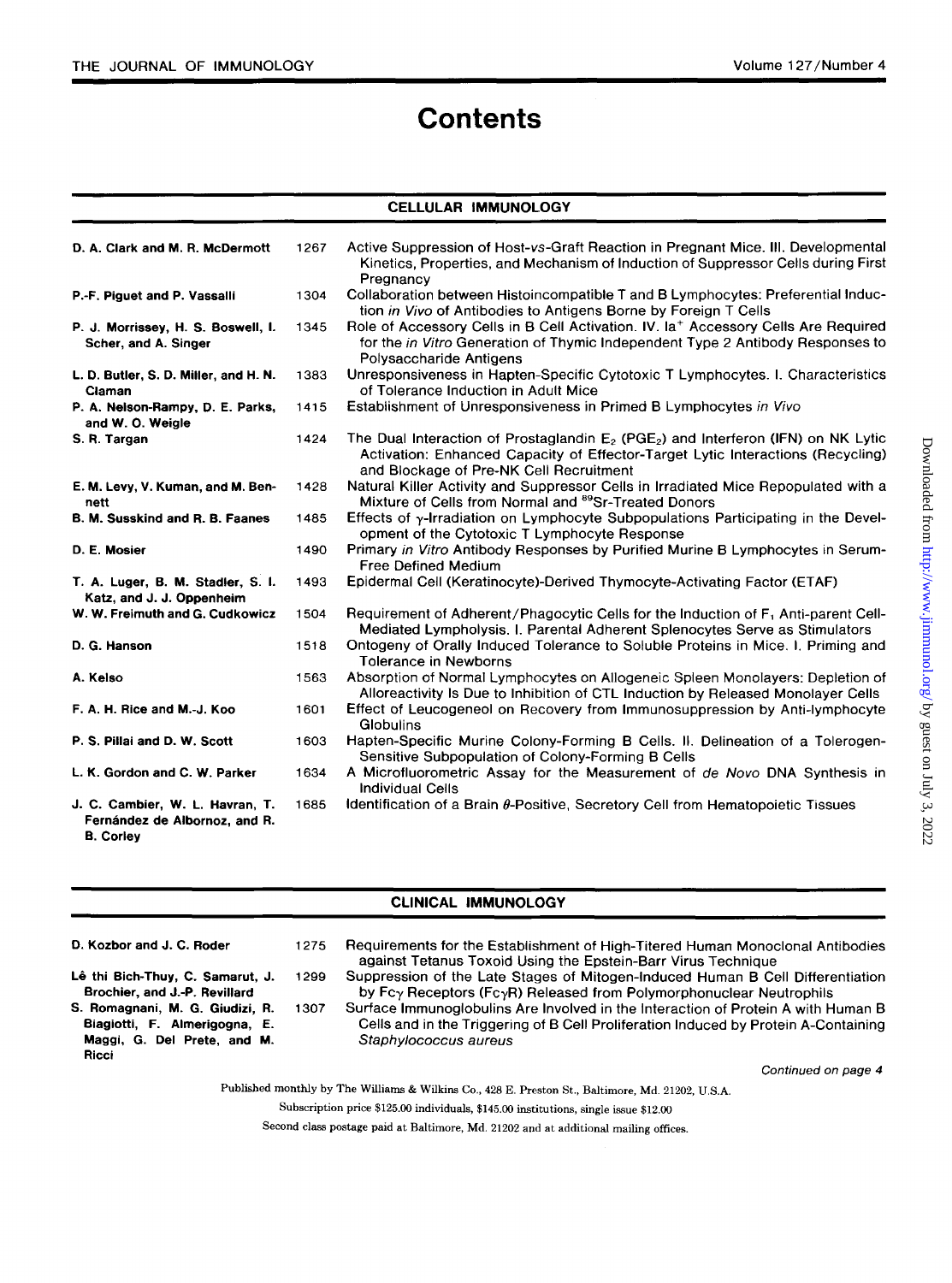*Continued from page 3* 

 $\mathcal{A}$ 

| A. Yachie, T. Miyawaki, T. Naga-<br>oki, T. Yokoi, M. Mukai, N. Uwa-<br>dana, and N. Taniguchi | 1314 | Regulation of B Cell Differentiation by T Cell Subsets Defined with Monoclonal<br>OKT4 and OKT8 Antibodies in Human Cord Blood                                                  |
|------------------------------------------------------------------------------------------------|------|---------------------------------------------------------------------------------------------------------------------------------------------------------------------------------|
| M. C. Pike and R. Snyderman                                                                    | 1444 | Transmethylation Reactions Are Required for Initial Morphologic and Biochemical<br>Responses of Human Monocytes to Chemoattractants                                             |
| T. Yasaka, N. M. Mantich, L. A.<br>Boxer, and R. L. Baehner                                    | 1515 | Functions of Human Monocyte and Lymphocyte Subsets Obtained by Countercur-<br>rent Centrifugal Elutriation: Differing Functional Capacities of Human Monocyte<br><b>Subsets</b> |
| P. Hokland and K. Berg                                                                         | 1585 | Interferon Enhances the Antibody-Dependent Cellular Cytotoxicity (ADCC) of Hu-<br>man Polymorphonuclear Leukocytes                                                              |
| G. R. Munske, E. R. Pandolfino,<br>and J. A. Magnuson                                          | 1607 | A Comparison of the Interactions of the Mitogenic and Nonmitogenic Lima Bean<br>Lectins with Human Lymphocytes                                                                  |
| S. Kumagai, A. D. Steinberg, and<br>I. Green                                                   | 1643 | Immune Responses to Hapten-Modified Self and Their Regulation in Normal Indi-<br>viduals and Patients with SLE                                                                  |

#### \_\_\_ IMMUNOCHEMISTRY ~\_\_\_ \_\_\_

| D. S. Hummell, R. W. Berninger,<br>A. Tomasz, and J. A. Winkle-<br>stein                                           | 1287 | The Fixation of C3b to Pneumococcal Cell Wall Polymers as a Result of Activation<br>of the Alternative Complement Pathway                                                                                                   |
|--------------------------------------------------------------------------------------------------------------------|------|-----------------------------------------------------------------------------------------------------------------------------------------------------------------------------------------------------------------------------|
| M. Berger, T. A. Gaither, C. H.<br>Hammer, and M. M. Frank                                                         | 1329 | Lack of Binding of Human C3, in Its Native State, to C3b Receptors                                                                                                                                                          |
| M. A. Arnaout, J. Melamed, B. F.<br>Tack, and H. R. Colten                                                         | 1348 | Characterization of the Human Complement (C3b) Receptor with a Fluid Phase C3b<br>Dimer                                                                                                                                     |
| C. E. Hack, A. J. Hannema, A. J.<br>M. Eerenberg-Belmer, T. A. Out,<br>and R. C. Aalberse                          | 1450 | A C1-Inhibitor-Complex Assay (INCA): A Method to Detect C1 Activation in Vitro<br>and in Vivo                                                                                                                               |
| C. L. Sidman                                                                                                       | 1454 | Lymphocyte Surface Receptors and Albumin                                                                                                                                                                                    |
| E. Kubota, H. Ishikawa, and K.<br>Saito                                                                            | 1498 | Evidence for a Cloned Hybridoma (HO-13-4-9) Producing 2 Kinds of Antibody<br>Molecules Different in Specificity, One Directed to Thy 1.2 Gene Products and<br>the Other to Antigen on a Subpopulation of Thy 1.1 Thymocytes |
| L. A. Potempa, J. N. Siegel, and<br>H. Gewurz                                                                      | 1509 | Binding Reactivity of C-Reactive Protein for Polycations. II. Modulatory Effects of<br>Calcium and Phosphocholine                                                                                                           |
| C. J. Lobb and L. W. Clem                                                                                          | 1525 | The Metabolic Relationships of the Immunoglobulins in Fish Serum, Cutaneous<br>Mucus, and Bile                                                                                                                              |
| A. Liabeuf, C. le Borgne de<br>Kaouel, F. M. Kourilsky, B. Mal-<br>issen, Y. Manuel, and A. R.<br><b>Sanderson</b> | 1542 | An Antigenic Determinant of Human 2-Microglobulin Masked by the Association<br>with HLA Heavy Chains at the Cell Surface: Analysis Using Monoclonal Antibodies                                                              |
| P. A. Bleicher and N. Cohen                                                                                        | 1549 | Monoclonal Anti-IgM Can Separate T Cell from B Cell Proliferative Responses in<br>the Frog, Xenopus laevis                                                                                                                  |
| R. G. Hoover, B. K. Dieckgraefe,<br>and R. G. Lynch                                                                | 1560 | T Cells with Fc Receptors for IgA: Induction of T $\alpha$ Cells in Vivo and in Vitro by<br><b>Purified IgA</b>                                                                                                             |
| H. Bretting, S. G. Phillips, H. J.<br>Klumpart, and E. A. Kabat                                                    | 1652 | A Mitogenic Lactose-Binding Lectin from the Sponge Geodia cydonium                                                                                                                                                          |
| K. L. McGuire and E. S. Vitetta                                                                                    | 1670 | $\kappa/\lambda$ Shifts Do Not Occur during Maturation of Murine B Cells                                                                                                                                                    |
| S. Kessler, H. J. Kim, and I. Scher                                                                                | 1674 | Surface Membrane $\kappa$ and $\lambda$ Light Chain Expression on Spleen Cells of Neonatal<br>and Maturing Normal and Immune-Defective CBA/N Mice: The $\kappa:\lambda$ Ratio is<br>Constant                                |
| D. Primi, D. Juy, C. Le Guern, P.<br>Sanchez, and P.-A. Cazenave                                                   | 1714 | Recognition of MOPC-460 Variable Region Determinants by Polyclonally Distrib-<br>uted Triggering Receptors on B Lymphocytes                                                                                                 |

# IMMUNOGENETICS AND TRANSPLANTATION

| G. Chaouat and G. A. Voisin                             | 1335. | Regulatory T Cells in Pregnancy. IV. Genetic Characteristics and Mode of Action of<br>Early MLR Suppressive T Cell Subpopulations                                |
|---------------------------------------------------------|-------|------------------------------------------------------------------------------------------------------------------------------------------------------------------|
|                                                         |       |                                                                                                                                                                  |
| D. A. Shackelford, L. A. Lampson,                       | 1403  | Analysis of HLA-DR Antigens by Using Monoclonal Antibodies: Recognition of                                                                                       |
| and J. L. Strominger                                    |       | Conformational Differences in Biosynthetic Intermediates                                                                                                         |
| T. Maki, R. Gottschalk, M. L.<br>Wood, and A. P. Monaco | 1433  | Specific Unresponsiveness to Skin Allografts in Anti-lymphocyte Serum-Treated,<br>Marrow-Injected Mice: Participation of Donor Marrow-Derived Suppressor T Cells |
| W. L. Elkins and M. M. Quant                            | 1459  | Regulatory Effect of H2-D Region Antigens in the Graft-vs-Host Response: F <sub>1</sub><br><b>Hybrid Resistance to Alloreactive T Cells</b>                      |

*Continued on page 5*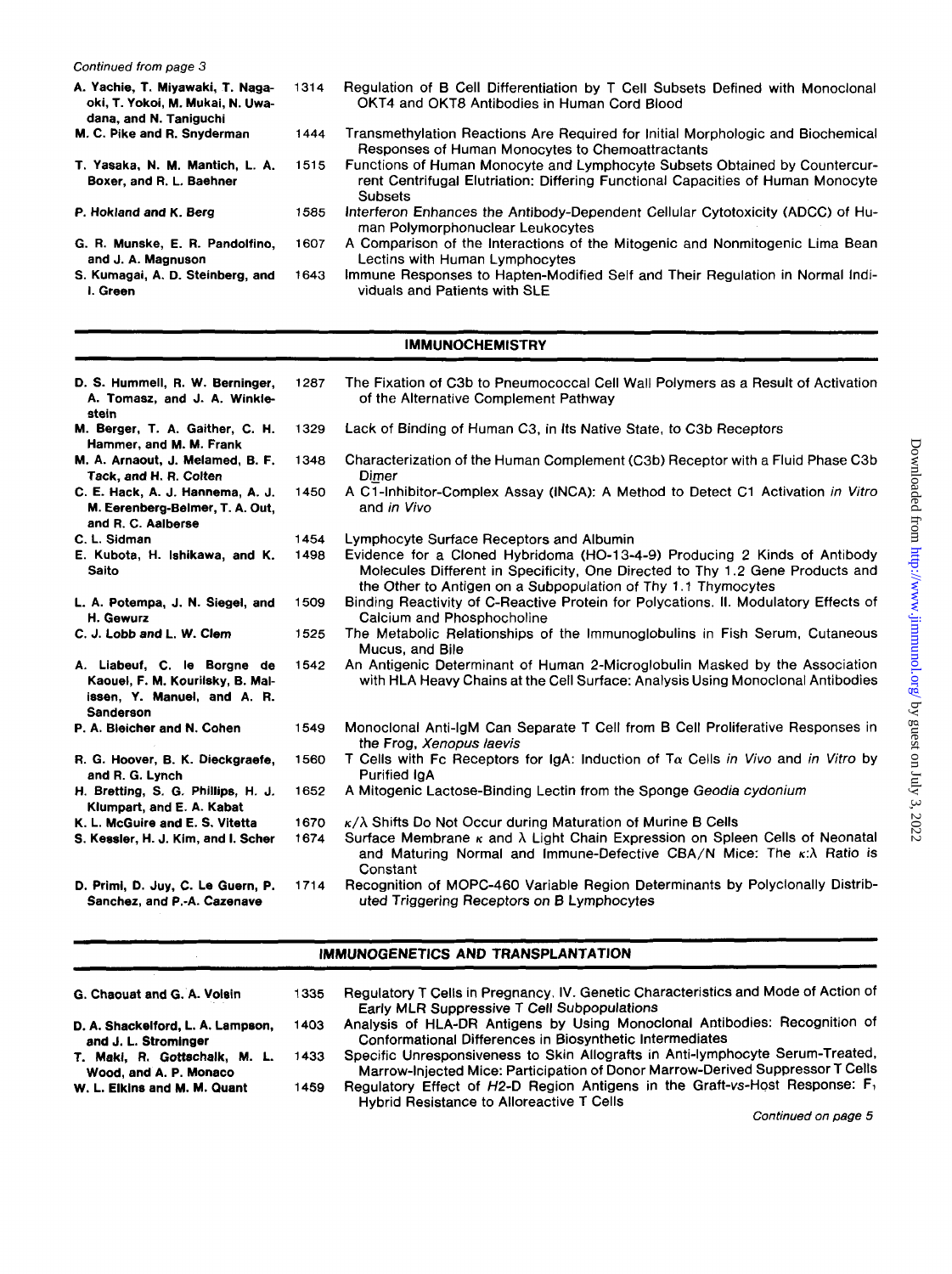*Continued from page 4* 

| A. Benammar and P.-A. Cazenave                                       | 1463 | An 8th Rabbit b Allotype (b92) Detected by a Genetic Study                                                                                                                                                       |
|----------------------------------------------------------------------|------|------------------------------------------------------------------------------------------------------------------------------------------------------------------------------------------------------------------|
| S. M. Rose and S. E. Cullen                                          | 1472 | A Variant $\alpha$ -Chain in an Ia Molecule from the I-A Subregion of the Mouse Major<br>Histocompatibility Complex: A Possible Intragenic Recombination                                                         |
| S. E. Cullen, C. S. Kindle, D. C.<br><b>Shreffler, and C. Cowing</b> | 1478 | Differential Glycosylation of Murine B Cell and Spleen Adherent Cell la Antigens                                                                                                                                 |
| N. L. Letvin, B. Benacerraf, and R.<br>N. Germain                    | 1534 | Plaque-Forming Cell Responses to Trinitrophenyl (TNP)-L-Glutamic Acid <sup>60</sup> -L-Ala-<br>nine <sup>30</sup> -L-Tyrosine <sup>10</sup> (GAT) in Microcultures Are Not Under Conventional Ir Gene<br>Control |
| N. Shinohara, M. Taniguchi, and<br>M. Kojima                         | 1575 | Mouse Alloantibodies Capable of Blocking Cytotoxic T Cell Function. III. Studies of<br>the Mechanism of Blocking of CML by Anti-Lyt-2 Antibodies                                                                 |
| Z. K. Ballas                                                         | 1589 | Limitations of Recognition of Modified-Self by Alloantigen-Activated Cytotoxic T<br>Lymphocytes                                                                                                                  |
| J. J. Kenny, G. Guelde, J. L. Claf-<br>lin, and I. Scher             | 1629 | Altered Idiotype Response to Phosphocholine in Mice Bearing an X-Linked Immune<br>Defect                                                                                                                         |
| T. H. Stanton, S. Carbon, and M.<br>Maynard                          | 1640 | Recognition of Alternate Alleles and Mapping of the Qa1 Locus                                                                                                                                                    |
| M. L. Plunkett, C. S. David, and J.<br>H. Freed                      | 1679 | Biochemical Evidence for Trans Complementation of Structural Genes in the<br>Expression of I-E Antigens in F <sub>1</sub> Hybrids                                                                                |

# **IMMUNOPATHOLOGY**

| J. P. W. van der Veen, A. G. Ro-<br>link, and E. Gleichmann                  | 1281 | Diseases Caused by Reactions of T Lymphocytes to Incompatible Structures of the<br>Major Histocompatibility Complex. III. Autoantibodies to Thymocytes                                                               |
|------------------------------------------------------------------------------|------|----------------------------------------------------------------------------------------------------------------------------------------------------------------------------------------------------------------------|
| Y. Morita and R. P. Siraganian                                               | 1339 | Inhibition of IgE-Mediated Histamine Release from Rat Basophilic Leukemia Cells<br>and Rat Mast Cells by Inhibitors of Transmethylation                                                                              |
| T. G. Cotter, P. Spears, and P. M.<br><b>Henson</b>                          | 1355 | A Monoclonal Antibody Inhibiting Human Neutrophil Chemotaxis and Degranulation                                                                                                                                       |
| Y. Ogawa, Y. Takai, Y. Kawahara,<br>S. Kimura, and Y. Nishizuka              | 1369 | A New Possible Regulatory System for Protein Phosphorylation in Human Peripheral<br>Lymphocytes. I. Characterization of a Calcium-Activated, Phospholipid-Depend-<br>ent Protein Kinase                              |
| Y. Ku, A. Kishimoto, Y. Takai, Y.<br>Ogawa, S. Kimura, and Y. Nish-<br>izuka | 1375 | A New Possible Regulatory System for Protein Phosphorylation in Human Peripheral<br>Lymphocytes. II. Possible Relation to Phosphatidylinositol Turnover Induced by<br>Mitogens                                       |
| H. L. Oertel and M. Kaliner                                                  | 1398 | The Biologic Activity of Mast Cell Granules. III. Purification of Inflammatory Factors<br>of Anaphylaxis (IF-A) Responsible for Causing Late-Phase Reactions                                                         |
| C. B. Pettinelli and D. E. McFarlin                                          | 1420 | Adoptive Transfer of Experimental Allergic Encephalomyelitis in SJL/J Mice after<br>in Vitro Activation of Lymph Node Cells by Myelin Basic Protein: Requirement for<br>Lyt $1^+$ 2 <sup>-</sup> T Lymphocytes       |
| C. R. Polley, L. D. Bacon, and N.<br>R. Rose                                 | 1465 | Spontaneous Autoimmune Thyroiditis in Chickens. I. Effects of Bursal Reconstitu-<br>tion                                                                                                                             |
| M. D. Livezey, R. S. Sundick, and<br>N. R. Rose                              | 1469 | Spontaneous Autoimmune Thyroiditis in Chickens. II. Evidence for Autoresponsive<br>Thymocytes                                                                                                                        |
| S. T. Holgate, C. M. Winslow, R.<br>A. Lewis, and K. F. Austen               | 1530 | Effects of Prostaglandin D <sub>2</sub> and Theophylline on Rat Serosal Mast Cells: Discord-<br>ance between Increased Cellular Levels of Cyclic AMP and Activation of Cyclic<br><b>AMP-Dependent Protein Kinase</b> |
| I. Gresser, D. Guy-Grand, C.<br>Maury, and M.-T. Maunoury                    | 1569 | Interferon Induces Peripheral Lymphadenopathy in Mice                                                                                                                                                                |
| J. Yodoi, M. Hirashima, B. R.<br>Bloom, and K. Ishizaka                      | 1579 | Formation of IgE-Binding Factors by Rat T Lymphocytes. I. Induction of IgE-Binding<br>Factors by Poly I:C and Interferon                                                                                             |
| R. V. Maier and R. J. Ulevitch                                               | 1596 | The Induction of a Unique Procoagulant Activity in Rabbit Hepatic Macrophages by<br><b>Bacterial Lipopolysaccharides</b>                                                                                             |
| G. Stingl, L. A. Gazze-Stingl, W.<br>Aberer, and K. Wolff                    | 1707 | Antigen Presentation by Murine Epidermal Langerhans Cells and Its Alteration by<br>Ultraviolet B Light                                                                                                               |
|                                                                              |      | TUMOR IMMUNOLOGY                                                                                                                                                                                                     |

### TUMOR IMMUNOLOGY

| D. E. Kern, S. Gillis, M. Okada,<br>and C. S. Henney                                       | 1323 | The Role of Interleukin-2- (IL-2) in the Differentiation of Cytotoxic T Cells: The Effect<br>of Monocional Anti-IL-2 Antibody and Absorption with IL-2 Dependent T Cell<br>Lines |
|--------------------------------------------------------------------------------------------|------|----------------------------------------------------------------------------------------------------------------------------------------------------------------------------------|
| M. O. de Landazuri, M. López-Bo-<br>tet. T. Timonen, J. R. Ortaldo.<br>and R. B. Herberman | 1380 | Human Large Granular Lymphocytes: Spontaneous and Interferon-Boosted NK<br>Activity against Adherent and Nonadherent Tumor Cell Lines                                            |
| E. J. Hancock, D. G. Kilburn, and<br>J. G. Levy                                            | 1394 | Helper Cells Active in the Generation of Cytotoxicity to a Syngeneic Tumor                                                                                                       |

*Continued on page 6* 

Downloaded from http://www.jimmunol.org/ by guest on July 3, 2022 Downloaded from  $http://www.jmmunol.org/ by guest on July 3, 2022$